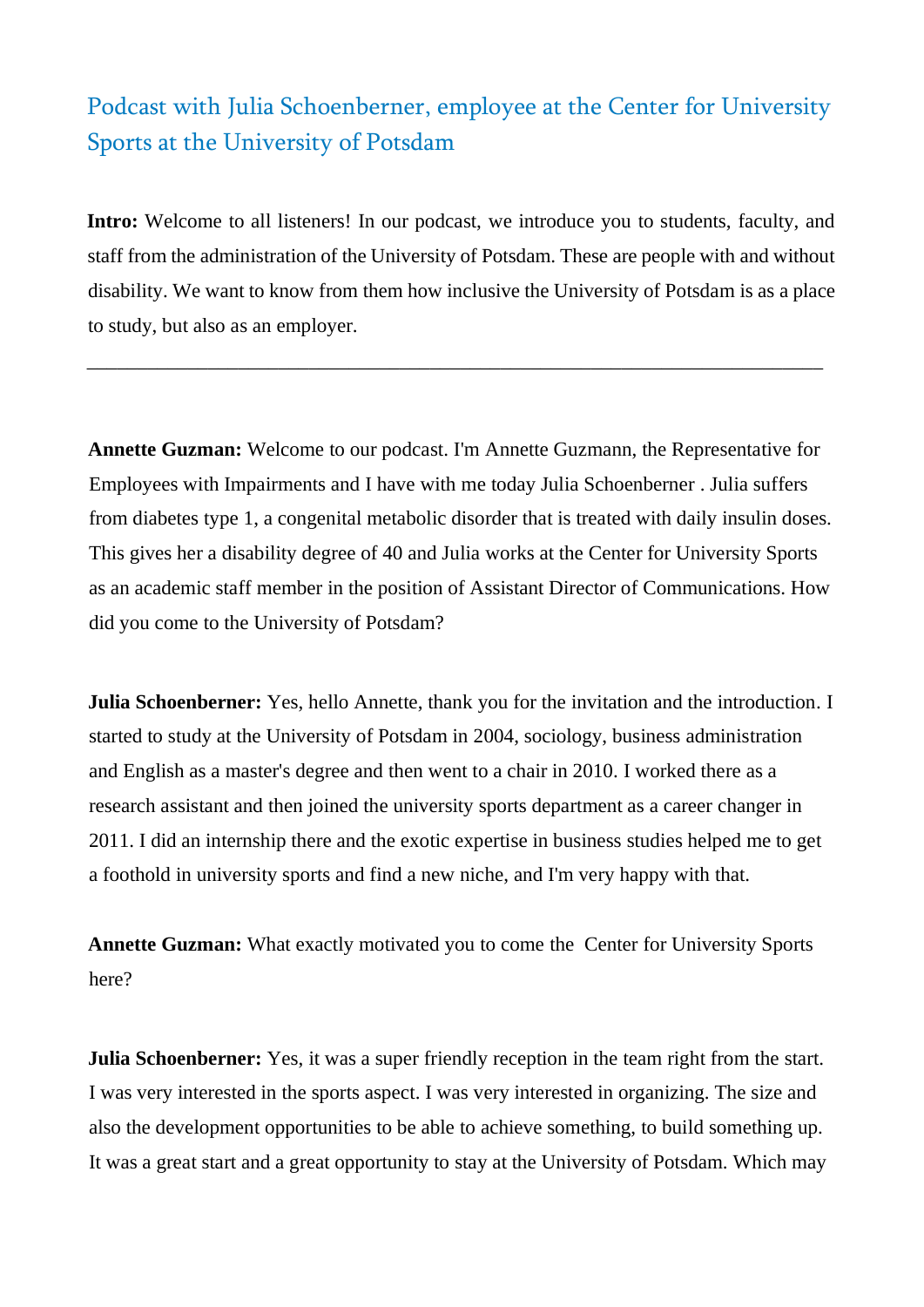not have been my plan in the first place, but at the start of my studies it really was a great opportunity to get a good start in the working world.

**Annette Guzman:** You say you work at university sports. What are your experiences regarding your impairment there in your direct work environment with colleagues or also with supervisors and so on at your workplace?

**Julia Schoenberner:** Yes, if you think about it, I was diagnosed in 2014, so it's been a longer period of time, but honestly, there hasn't been a big change. Everybody knows about it from the beginning. It was never a topic that was somehow kept secret or something, everyone knew from the beginning that I might have a little hypoglycemia from time to time and since there are enough people working here who are familiar with the topic, they know that a little sugar helps and then I need 10 minutes and then I'm back to my old self again, but it doesn't happen that often and otherwise it doesn't really show up much in everyday work and you can actually live with it well in the team.

**Annette Guzman:** So you're very, very open about your impairment in the work environment, which is something very unusual, because you often hear more about employees who tend to hold back on chronic illnesses or mental illnesses or don't tell the employer much. What do you think is needed in the work environment to build trust, so that people can work together better there? Or even what? What does it give you personally to be open about it? What benefits does it have for you? So do your colleagues support you or do you have certain expectations of your colleagues?

**Julia Schoenberner:** Yes, of course I am in perfect hands with this disease at the university sports center. We are many trained sports scientists, sports therapists, who are also very, very knowledgeable about nutrition, health and so on. And yes, where would I be better off with type 1 diabetes than here? So I can get nutrition tips, I can get sports tips or I'm also forced a little bit to eat a little bit healthier and more sporty, yes, and to move. And the expertise here is just gigantic. So that is already strong and I have, I think, or I would have at no other, in no other area in the university? But of course it is also a pity, I would say,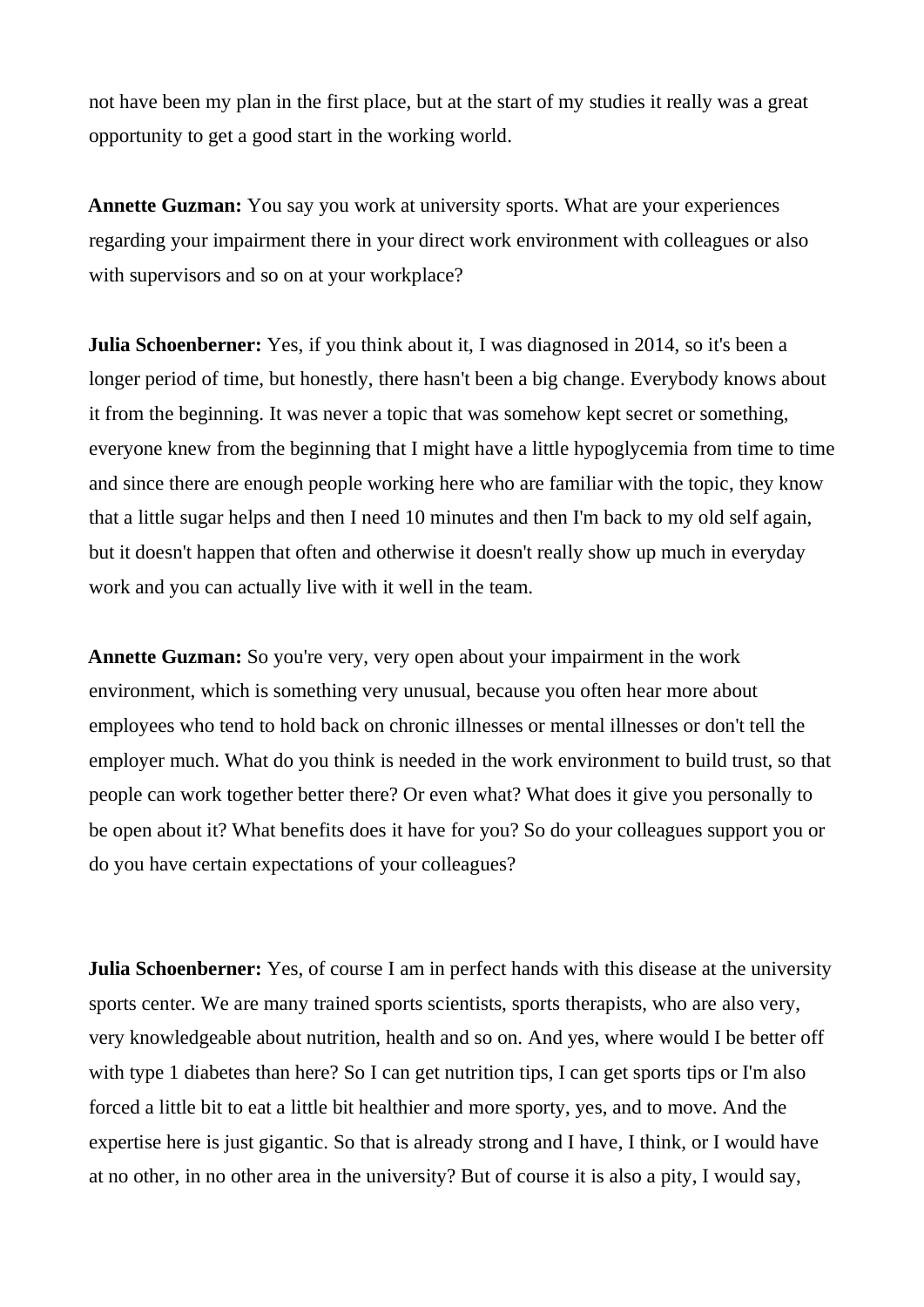that others, who perhaps have a similar impairment or other impairments, do not have such a match between illness and workplace, where it is of course more difficult to implement.

**Annette Guzman:** What do you think the University of Potsdam still needs to become an inclusive university or also other areas? What else can be done there?

**Julia Schoenberner:** Yes, I think that is the issue. How are employees who come to the University of Potsdam informed that there are offers? Well, I slipped into this story a little bit. I already had the job before my impairment, before the illness became public or became known. And I think that those who are dealing with it freshly and have just come to the university simply need more visibility, they need a guide where they are informed about all the offers, what they might be entitled to, what options they have, what support they can get. I also think quite pragmatically that when you are newly hired, you receive a potpourri of documents, whether it's about inclusion or company health management or all the offers that are available to employees, so that you can pick out the measures and opportunities that suit you or that suit you and that you would like to take advantage of.

**Annette Guzman:** Yes, the University of Potsdam has adopted an inclusion concept, and the aim is to systematically implement and develop measures that are also based on the requirements of the UN Convention on the Rights of Persons with Disabilities. And of course, this also includes passing on structured and systematic information to employees on how they can obtain information, but also, of course, broad-based sensitization, so that the relationship between superiors and colleagues improves, so that people can deal more openly with impairments and illnesses. What do you think these goals associated with the concept are? Are they also reflected in the culture at the university? Or will they maybe be reflected in the culture at the university? So by that I mean the attitude towards people with disabilities.

**Julia Schoenberner:** Well, I think that perhaps a positive side effect, if there can be such, of the pandemic situation can be that people were forced to deal with themselves and also to listen to themselves: "What is good for me, what is not good for me?" and that, as a result, greater attention and awareness was created for what one needs and in what kind of world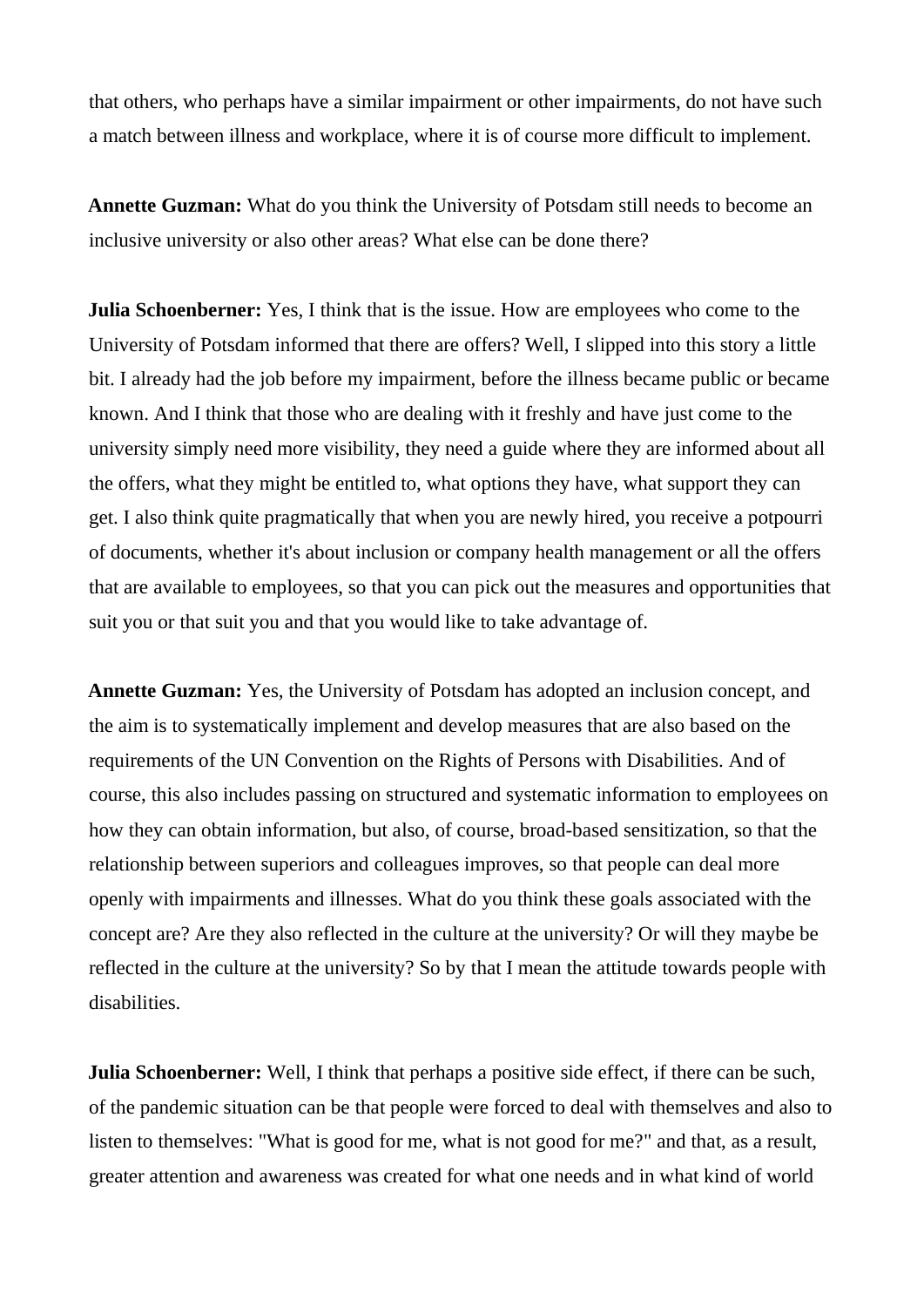one would perhaps like to live or how one would like to live together with what kind of people. And I believe that this can also have an effect on such a cultural development, that this is addressed more attentively. That's the reference to people, and I'll perhaps also mention the keyword "new work" here, that employees are being moved a bit more into the center again and that inclusion can of course play a big role, no matter what impairments you have. It's also about other weaknesses, I'd say, that were perhaps tabooed before, which can be eradicated a bit because everyone has become a bit more open to weaknesses and is basically more open to them, to inclusive living, yes, open to it sounds a bit strange now, but can visibly concern themselves with it more.

**Annette Guzman: In** your mind, is the university an attractive employer for people with impairments?

**Julia Schoenberner:** Yes, I don't know if it's the University of Potsdam in particular, but basically the public sector is, I think, a very, very good area for people with impairments, because there the pressure to perform may not be quite as high as in the private sector, you have the feeling from the start that you're a bit more open, a bit more cordial, perhaps also a bit more sociable, and even if one is absent for a few days due to the impairment or cannot perform as well, that this does not have such a serious effect on the assessment and one can therefore approach the work a bit more openly. And I think that the public service is a really good area to enter the working world and to stay there. And I think that the University of Potsdam is also a good employer that opens up a lot of opportunities, keyword "work-life balance", that you simply have a lot of possibilities, a lot of flexibilization options in the working environment, also in connection with the family. And I would say that it is an attractive employer.

**Annette Guzman:** Dear Julia, I have one last question. Many people without impairments are probably afraid to say something wrong when they are in communication with people with impairments. Is there any specific advice on how best to behave towards impaired colleagues?